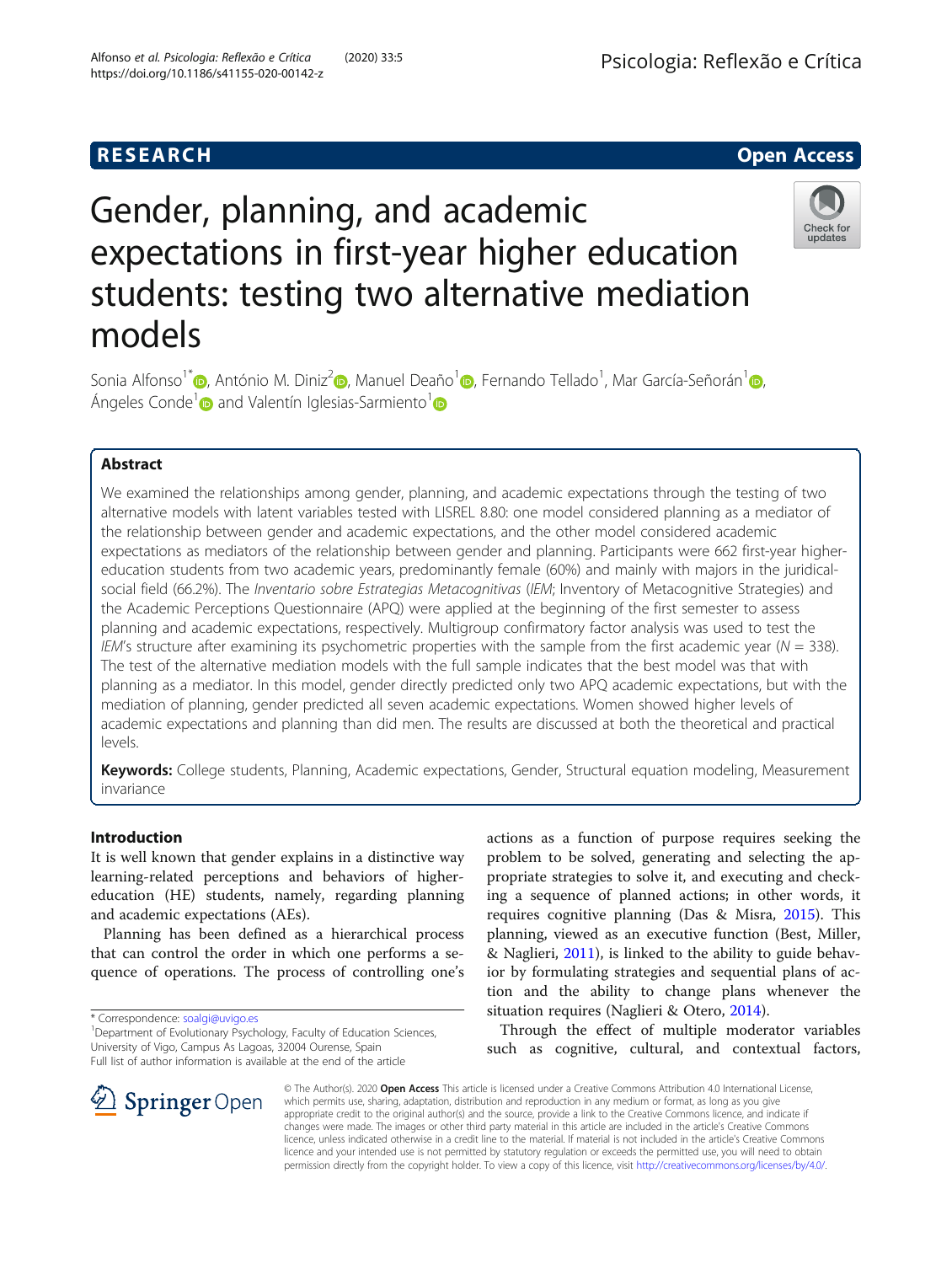gender differences were observed in HE students' planning (Voyer & Voyer, [2014;](#page-8-0) Wang & Degol, [2017](#page-8-0)): women performed better than men in language, attention, control, and effort in academic tasks, regardless of the area of study (social or mathematical and science), which involves not only a higher level of planning but also academic success.

AEs are defined as a set of representations about what HE students expect to do during their academic life (Deaño et al., [2015\)](#page-7-0) through an interpretation of their HE experiences, in line with past experiences (Cole, Kennedy, & Ben-Avie, [2009\)](#page-7-0). These AEs code HE experiences and academic knowledge (Howard, [2005](#page-7-0); Kuh, Gonyea, & Williams, [2005](#page-7-0); Soares, Guisande, Diniz, & Almeida, [2006](#page-8-0)), which, according to the interest and motivations of the students, is recoded and designed for new situations.

Gender differences were observed in AEs. Some studies (e.g., Sax, Bryant, & Harper, [2005\)](#page-8-0) have highlighted a greater emotional dependence of women on their families than of men, which can make it difficult for the former to participate in classroom activities and in interactions with their classmates and teachers. Other studies (Sax & Harper, [2007;](#page-8-0) Wang & Degol, [2017\)](#page-8-0) have pointed out greater aspirations in women than in men regarding social interaction and involvement in aid actions to others, while men seem to show higher levels of leadership, with higher aspirations to participate in student committees, politics, and association activities. Within a multidimensional view of AEs (Diniz et al., [2018](#page-7-0)), men, more than women, show aspirations to achieve stable and prestigious future employment, develop autonomy and self-confidence, study abroad, participate in committees, and comply with the expectations of family members regarding the time spent working and career success.

HE students create and execute plans that generate expectations of thinking and action about their goals and the best way to achieve them. Planning regulates students' thinking and actions about their goals and interests (Rodriguez, [2009](#page-8-0); Wang, Spencer, & Xing, [2009](#page-8-0)). Therefore, AEs can be considered drafts of plans that students confront with reality (Das & Misra, [2015](#page-7-0)), and based on them, students readjust and modify them, finally consolidating action plans operationalized in manifest conduct. In this sense, planning can be expected to predict the AEs of students when solving problems within the academic context.

Otherwise, cognitive planning as an executive function (Best et al., [2011](#page-7-0); Das & Misra, [2015](#page-7-0)) can be considered a metacognitive mechanism underlying students' beliefs. These beliefs generate life plans and concrete actions to fulfill goals and interests (Biggs, [1987;](#page-7-0) Schraw & Moshmam, [1995\)](#page-8-0); thus, AEs can be viewed as predictors of planning.

According to Tinto ([1987](#page-8-0)), students' expectations about HE calibrate their levels of academic and social commitment to the institution, favoring their integration. In accordance with this position, AEs are considered a set of cognitions and motivations, translated from the perceptions and aspirations that accompany students' experiences in the academic context (Howard, [2005](#page-7-0); Konings, Brand-Gruwel, van Merrienboer, & Broers, [2008\)](#page-7-0).

Accordingly, with this multidimensional conception of AEs, Almeida et al. ([2018](#page-7-0)), Deaño et al. [\(2015\)](#page-7-0), and Diniz et al. [\(2018\)](#page-7-0) found seven dimensions of expectations that students bring with them when they reach HE. Students have expectations about training for employment, personal and social development, student mobility, political/citizen involvement, social pressure, the quality of training, and social interaction. These dimensions were obtained through a multigroup confirmatory factor analysis (CFA), and they seem to support a multifaceted and multidimensional concept across gender and nationality (Diniz et al., [2018](#page-7-0)).

### Current study

All the relationships among the previously mentioned variables, gender, planning, and AEs, are established in the literature. However, to the best of our knowledge, the relationships among these three variables have never been examined altogether.

Accordingly, the goal of this study is to examine the relationships among gender, planning, and AEs through the assessment and comparison of the two alternative mediation models with latent variables represented in Fig. [1A](#page-2-0), B to choose the more plausible model. Subsidiarily, the test of these models can clarify the nuance of planning being viewed as a predictor of AEs (Rodriguez, [2009](#page-8-0); Wang et al., [2009\)](#page-8-0) or AEs being viewed as predictors of planning (Biggs, [1987](#page-7-0); Schraw & Moshmam, [1995](#page-8-0)) found in the literature review.

The use of structural equation modeling (SEM) is appropriate to fulfill this goal, allowing for the simultaneous testing of the relationships among these three variables in a mediation model (Iacobucci, Saldanha, & Deng, [2007\)](#page-7-0). Furthermore, through their examination in the selected model (Fig. [1](#page-2-0)A, B), it is possible to see if the mediation effect or, in other words, the indirect effect between the observed predictor and the latent criterion makes a significant contribution to the total effect.

# Method

# Participants

A convenience sample of 662 voluntary Spanish firstyear HE students (age range =  $17-23$  years,  $Mdn = 18$ ), mostly composed of women (60.0%,  $n = 397$ ), was used for this study. Participants were selected in two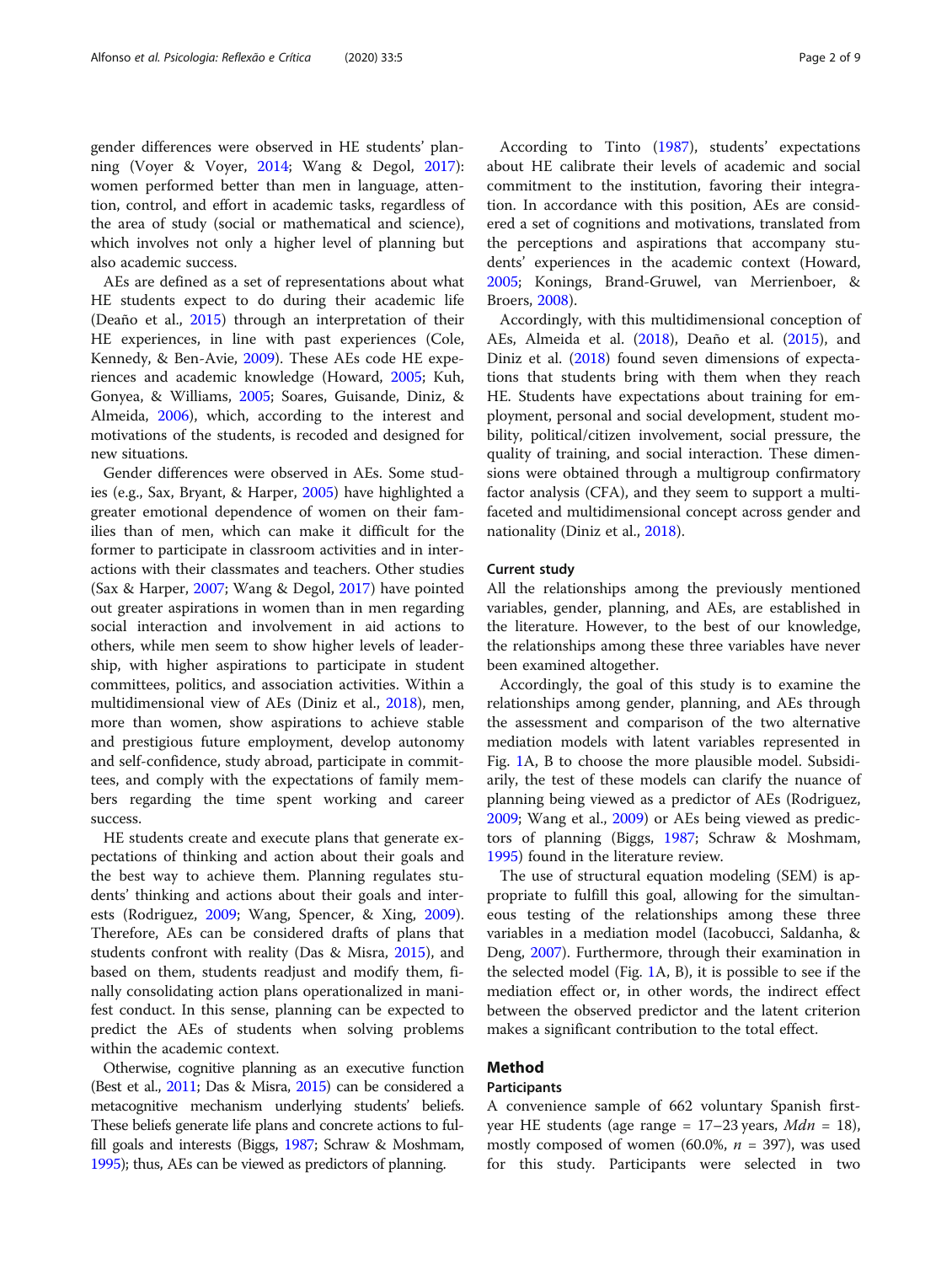<span id="page-2-0"></span>

consecutive academic years: sample  $2014/15$  ( $n = 338$ , age range =  $17-23$  years,  $Mdn = 18$ ) and sample  $2015/16$  $(n = 324, \text{ age range} = 17 - 23 \text{ years}, \text{ Mdn} = 18)$ , who attended HE for the first time. As a function of the study area, most of the students (66.2%) were enrolled in degrees in the juridical-social field, and the rest were in the scientific-technological field. No association was found between study area and academic years,  $\chi^2(1, N = 662)$  = 1.10,  $p = .295$ , or between gender and academic years,  $\chi^2(1, N = 662) = 3.28, p = .073.$ 

#### Materials and procedure

Students' planning was operationalized through the "Inventario sobre Estrategias Metacognitivas" (IEM; Metacognitive Strategies Inventory; Martínez-Fernández, [2004](#page-7-0), [2007\)](#page-7-0), a Spanish adaptation of the Reduced Revised State Metacognitive Inventory (RRSMI; O'Neil & Abedi, [1996](#page-7-0)). Participants were asked what they do or think when they face a learning activity or problem.

The structure of the 20 IEM items, rated on a Likerttype scale ranging from one (never) to five (always), was examined with a sample of college students through maximum likelihood (ML) exploratory factor analysis (oblique rotation), showing a bifactorial model. These factors, each with 10 items, were named planning (e.g., item 9: "You are aware of the need to plan your course of action") and self-checking (e.g., item 2: "You check your work while you are doing it") and presented, respectively, alpha values of .80 and .82. However, the factors presented a very high correlation (.71), and the author did not test an alternative unifactorial model.

Students' AEs were operationalized using the final version of the "Cuestionario de Percepciones Académicas (CPA): Versión Expectativas" (Deaño et al., [2015\)](#page-7-0), named the English Academic Perceptions Questionnaire (APQ; Almeida et al., [2018](#page-7-0)). The APQ has seven factors, each with six items rated on a Likert-type scale ranging from one (strongly disagree) to six (strongly agree): training for employment (TE), referring to the conditions of obtaining training to obtain better jobs or enter into the working world (e.g., item 15: "Obtain training to obtain a good job"); personal and social development (PSD), which includes autonomy, self-confidence, critical thinking, and personal improvement through new experiences of academic life (e.g., item 16: "Use academic opportunities to improve my identity, autonomy and self-confidence"); student mobility (SM), linked to the attitude of carrying out part of the studies in international mobility programs, internships or jobs abroad (e.g., item 24: "Obtain international-quality training"); political engagement and citizenship (PEC), which reflects the desire to engage in the political, social, and economic life of the country, to understand how to help improve it, and to participate in specific associative or volunteer activities (e.g., item 25: "Participate in volunteer activities"); social pressure (SP), which includes the items referring to the desire to respond to parents' expectations or to please significant others (e.g., item 5: "Meet my family's expectations"); quality of education (QE), linked to feeling challenged to deepen one's knowledge and having the personal and material means to stimulate it (e.g., item 13: "Deepen my knowledge of specific subjects"); and social interaction (SI), which includes the will to enjoy some moments of conviviality and fun, dedicating a scheduled weekly time to these activities, different from the study time, which may entail a relationship with classmates (e.g., item 28: "Attend university student parties").

Regarding the APQ's psychometric properties, Almeida et al. ([2018](#page-7-0), Table [2](#page-5-0)) showed that factors' convergent validity (CV) and discriminant validity (DV) and its composite reliability (CR) (Fornell & Larcker, [1981](#page-7-0)) were suitable across countries and genders.

# Procedure

# Data collection

Students (initial sample,  $N = 669$ ) were selected to ensure the heterogeneity of the major subjects. Data were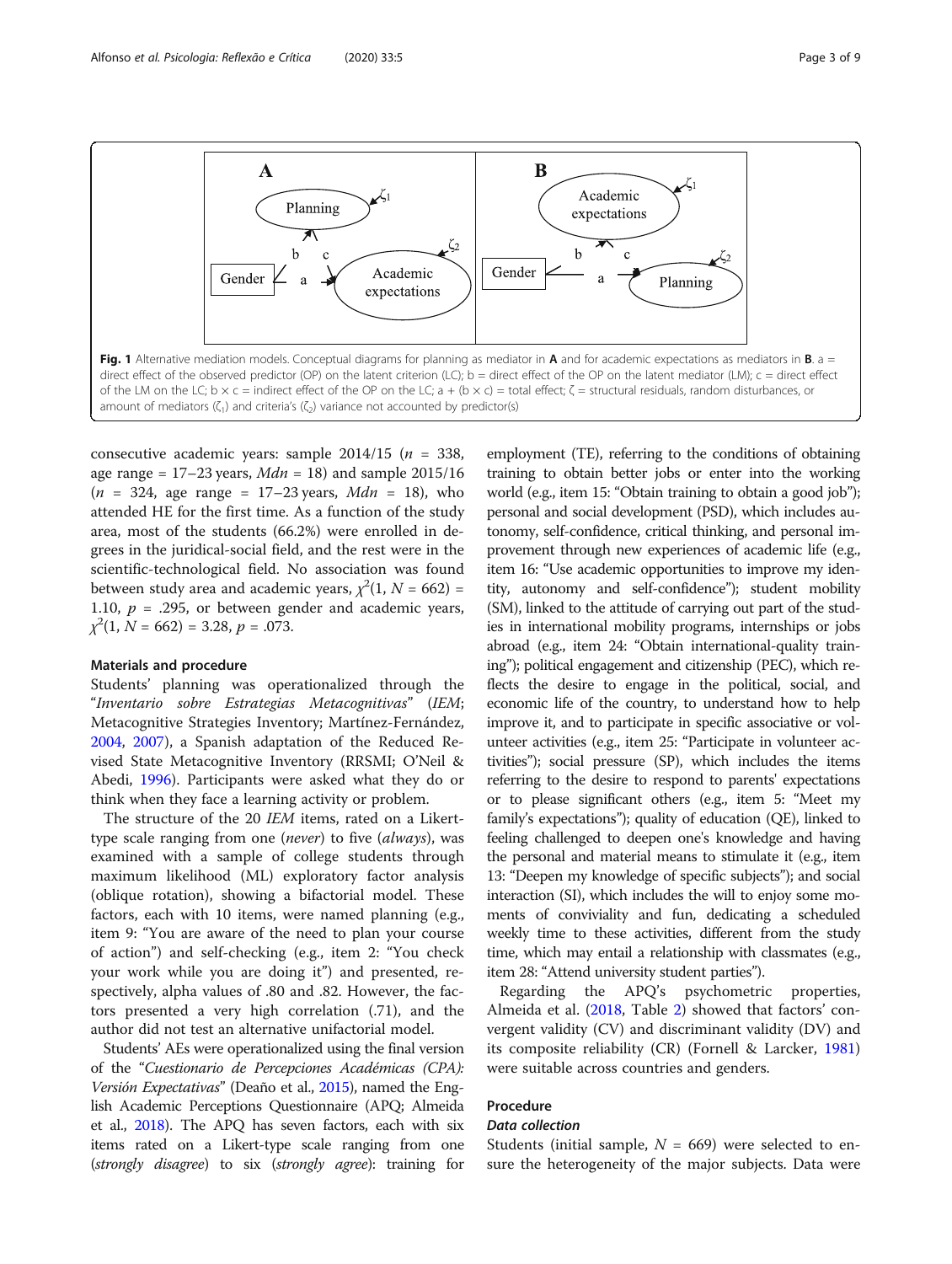collected at the beginning of the first semester in the classroom after obtaining teachers' permission and students' informed consent. Students who attended HE in previous academic years left the classrooms. The instruments were administered in a counterbalanced way. Seven students were excluded from the sample due to incomplete data (gender variable = 4;  $IEM$  protocol = 3).

#### Data analysis

IBM SPSS Statistics for Windows (version 21.0) was used for descriptive data analysis, and LISREL 8.80 (Jöreskog & Sörbom, [2006](#page-7-0)) was used for model estimation and testing.

Given the ordinal categorical nature of the data, analyses were performed using the underlying bivariate normal approach (Jöreskog, [2005](#page-7-0)). PRELIS 2 (Jöreskog & Sörbom, [1996\)](#page-7-0) produces the polychoric covariance matrix of the underlying latent continuous and normal counterparts of items' observed responses, the respective asymptotic covariance matrix, and the vector means of the latent responses. They were taken as input for model estimation and testing with the robust Satorra-Bentler (SB) scaled correction (Satorra & Bentler, [1994](#page-8-0)) in LIS-REL 8.80 (Jöreskog & Sörbom, [2006](#page-7-0)) using the SIMPLIS command language (Jöreskog & Sörbom, [1993\)](#page-7-0). Factor measurement units were assigned by fixing the path of one of their items to one.

Models' fit to the data were examined through the following practical goodness-of-fit (GOF) indices and recommended cutoff values (Hu & Bentler, [1998\)](#page-7-0): the root mean square error of approximation (RMSEA; values close to or below .06), the standardized root mean square residual (SRMR; values close to or below .08), and the comparative fit index (CFI; values close to or above .95). The expected cross validation index (ECVI; Browne & Cudeck, [1993](#page-7-0)) was also used for the comparison of the two alternative mediation models in Fig. [1](#page-2-0); the model with lower ECVI should be chosen.

Following a two-step modeling approach (Jöreskog & Sörbom, [1993\)](#page-7-0), the mediation models presented in Fig. [1](#page-2-0) were only tested after the assessment of the structural validity of the IEM model.

First, a confirmatory factor analysis (CFA) was performed with the 2014/15 sample. The obtained ML completely standardized estimates allowed for the examination of IEM factors' CV, DV, and CR (Fornell & Larcker, [1981](#page-7-0)). CV was examined through items' average variances extracted (AVEs), which should be at least .50. DV was assessed by comparing factors' shared variance ( $\phi^2$  = squared disattenuated correlation) and AVE of each compared factor: DV should be lower than AVE. A factor reliability of .80 is recommended for group comparisons (Nunnally & Bernstein, [1994](#page-7-0)).

Second, the resulting factorial solution was tested through a multigroup cross-sectional measurement invariance analysis, using both the 2014/2015 and the 2015/2016 samples. It typically starts with the testing of the form-invariant model, where all parameters are freely estimated across groups, followed by the testing of more stringent equality conditions, specifically weak, strong, and strict invariance (the latter compares with the former) (Meredith, [1993](#page-7-0)). Under weak invariance, factor loadings are equal across groups. Under strong invariance, factor loadings and intercepts (item values corresponding to the zero value of the factor) are equal across groups. To ensure construct comparability across samples, strong invariance is a sufficient criterion. However, to complete the study of measurement invariance, strict invariance was also examined. In strict invariance, factor loadings, intercepts, and residual (item-specific factor plus random error) variances are equal across groups. Finally, a model can also be partially invariant, indicating differential item functioning (Byrne, Shavelson, & Muthén, [1989\)](#page-7-0).

Comparisons between baseline models (with parameters unconstrained for all groups; smaller  $df$ ) and restricted models (with specific parameters constrained to be equal across groups; larger df) were based on the difference (Δ) between models' CFI and, subsidiarily, on GOF statistics. The cutoff value of .01 was used for the ΔCFI results (Cheung & Rensvold, [2002\)](#page-7-0).

Finally, the two alternative mediation models with latent variables (see Fig. [1\)](#page-2-0) were tested using the full sample. After the selection of the model with better ECVI, the following expression, based on the difference between its total and direct effects (unstandardized), was applied:  $\Delta z$  = total effect – direct effect/root square  $[(SE<sup>2</sup>(total effect) + SE<sup>2</sup>(direct effect))/2]$ . If the value of the test statistic  $\Delta z$  was higher than 1.96,  $p < .05$ , then it means that the contribution of the indirect effect to the total effect was significant.

# Results

With the 2014/15 sample, the test of the IEM bifactorial oblique model showed good fit to the empirical data  $(SB\chi^2 = 305.788, df = 169, RMSEA = .049, 90\% CI [.040,$ .058], SRMR = .057, CFI = .983). However, substantively, the solution was inacceptable because of the very high shared variance ( $\phi^2$  = .85), indicating major DV problems, for example, between-factor collinearity. Thus, the 20 items must be collapsed into a single factor, as should have been done in the IEM's validation study (see [Materials and procedure\)](#page-2-0).

This alternative unifactorial model, with slightly worse GOF results than the bifactorial oblique model but more substantively verisimilar, also showed a good fit  $(SBx^2 =$ 318.430,  $df = 170$ , RMSEA = .051, 90% CI [.042, .060],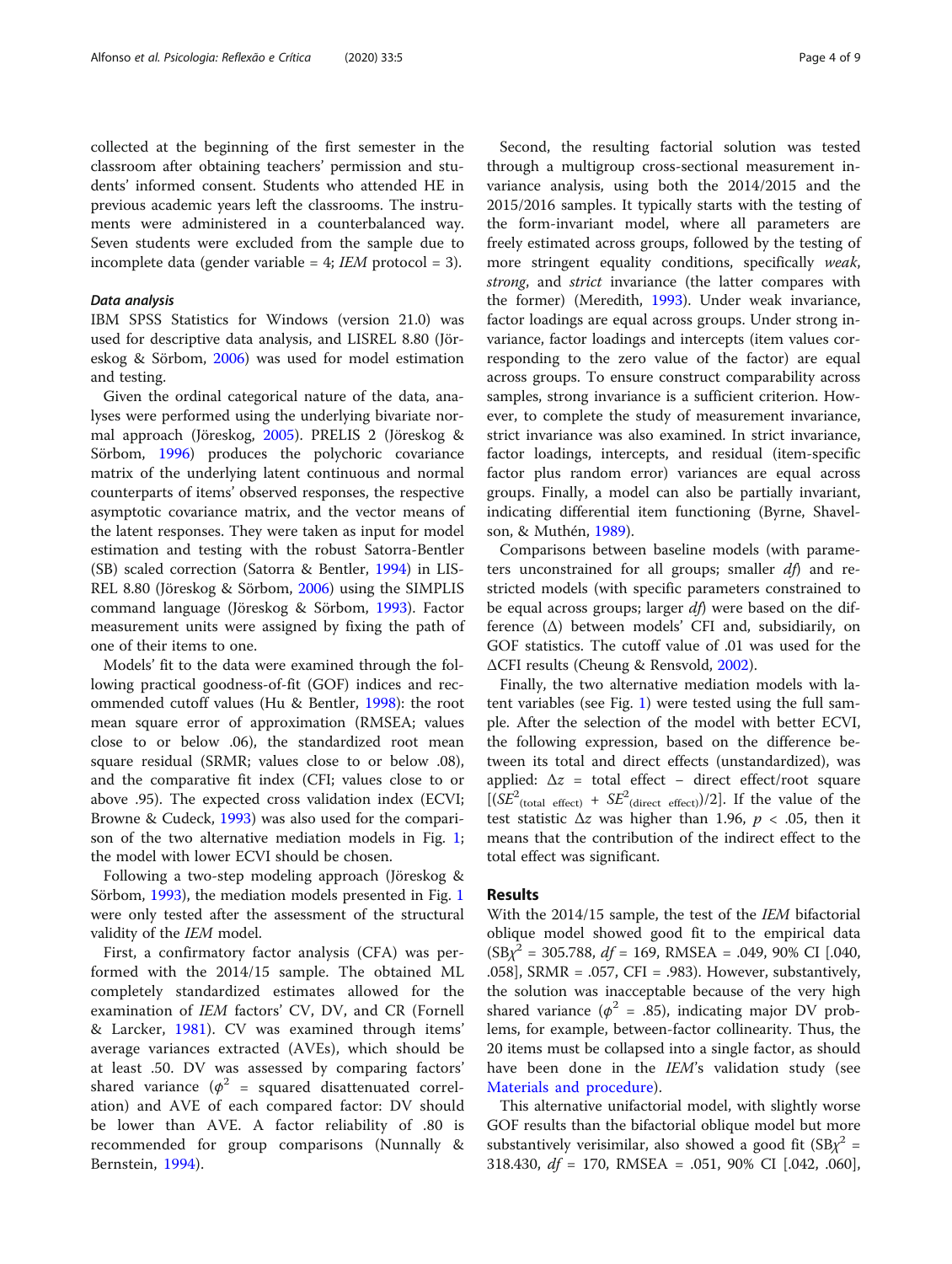SRMR = .058, CFI = .981). However, as seen in Table 1 (M1), despite its very good reliability (CR), its VME revealed an excessive lack of CV.

To achieve a more acceptable CV, the 10 items with lower  $R^2$  were excluded, and the model (Table 1, M2) fit well to the data  $(SBx^2 = 43.235, df = 35; RMSEA = .026,$ 90% CI [.000, .050], SRMR = .040; CFI = .997), with very good CR, as in M1, but still not a good VME. The exclusion of more items could improve the factor's CV, but achieving the desired AVE value would not be easy (e.g.,  $VME = .43$ , excluding items 2, 8, 12, and 18). Thus, this 10-item solution represents an acceptable tradeoff between statistical results and factor content heterogeneity. The factor, with six items from the IEM bifactorial oblique model related to planning and four items related to self-checking, was named planning, corresponding to a derivation based on theory and empirical results that point out that self-checking is interconnected with planning (Das & Misra, [2015\)](#page-7-0).

Table 1 IEM unifactorial model in the 2014/2015 sample: completely standardized maximum likelihood estimates, average variance extracted, and composite reliability

|                    | Model 1 |       | Model 2                  |       |
|--------------------|---------|-------|--------------------------|-------|
| Item (factor)      | β       | $R^2$ | β                        | $R^2$ |
| 1 (self-checking)  | .58     | .34   | $\overline{\phantom{0}}$ |       |
| 2 (planning)       | .62     | .39   | .60                      | .36   |
| 3 (planning)       | .61     | .38   | .64                      | .40   |
| 4 (planning)       | .57     | .32   |                          |       |
| 5 (self-checking)  | .57     | .32   |                          |       |
| 6 (self-checking)  | .51     | .26   |                          |       |
| 7 (self-checking)  | .51     | .26   |                          |       |
| 8 (planning)       | .61     | .37   | .61                      | .37   |
| 9 (self-checking)  | .63     | .40   | .67                      | .45   |
| 10 (self-checking) | .39     | .15   |                          |       |
| 11 (planning)      | .59     | .34   |                          |       |
| 12 (planning)      | .60     | .36   | .60                      | .36   |
| 13 (self-checking) | .69     | .48   | .69                      | .47   |
| 14 (self-checking) | .66     | .43   | .65                      | .42   |
| 15 (self-checking) | .57     | .33   |                          |       |
| 16 (planning)      | .63     | .40   | .64                      | .41   |
| 17 (planning)      | .56     | .31   |                          |       |
| 18 (self-checking) | .63     | .40   | .61                      | .38   |
| 19 (planning)      | .57     | .33   |                          |       |
| 20 (planning)      | .65     | .43   | .65                      | .42   |
| AVE                | .35     |       | .41                      |       |
| <b>CR</b>          | .91     |       | .87                      |       |

Factor factor name in the IEM bi-factorial oblique model,  $\beta$  factor loading,  $R^2$ (communality) =  $1 - \varepsilon$  (standardized residual), AVE average variance extracted, CR composite reliability

This alternative 10-item IEM unifactorial model did not show strong invariance, presenting an inadmissible ΔCFI result (Table [2,](#page-5-0) see also RMSEA). However, the model was partially and strongly invariant across samples because the intercepts of items 2 and 12 were higher in the  $2015/16$  sample (item  $2 = 1.97$  vs. 1.32 in the 2014/15 sample; item 12 = 2.73 vs. 1.68 in the 2014/ 15 sample). Nevertheless, those items belong to the same category of content (Table 1), and using an interpretation in terms of item response theory (Ferrando, [1996](#page-7-0)), the noninvariance of intercepts does not signal different levels of items ambiguity but simply different levels of item attractiveness between the samples. Therefore, this lack of intercept equivalence did not change the meaning of the factor across samples because weak invariance was achieved. The partially and strongly invariant model had good fit to the empirical data, and partial strict invariance was then tested and achieved (Table [2\)](#page-5-0).

Overall, the psychometric properties of the 10-item IEM unifactorial model (Table 1) and its equivalence across samples (Table [2\)](#page-5-0) indicated that it could be used to test the alternative mediation models represented in Fig. [1](#page-2-0) using the full sample of this study.

The results of this test showed that the model represented in Fig. [1](#page-2-0)A was more plausible (better GOF statistics, specifically, a lower ECVI) than its competitor (Table [3](#page-5-0)) and was the model selected for further analysis.

Figure [2](#page-6-0) shows that all the indirect structural paths of the model were statistically significant: women showed higher levels of AEs than men. Interestingly, the gender predictive relationships of TE, PSD, SP, QE, and SI were only observed through the mediation of planning ("complete mediation"; Iacobucci et al., [2007](#page-7-0)). Moreover, the predictive relation of students' planning and AEs was weaker for SM and stronger for the other dimensions, especially for PEC and SP. Moreover, according to Cohen's [\(1988](#page-7-0)) taxonomy, the effect size  $(R^2)$  of gender on AEs was small on SP; small to medium on SM, TE, and SI; and medium on PSD, PEC, and QE.

Finally, for the two criteria where the direct and indirect effects of gender were simultaneously significant ("partial mediation"; Iacobucci et al., [2007](#page-7-0)), the results pointed out a difference between the total effect and the direct effect of gender on both SM ( $\Delta z = 3.11$ ,  $p = .002$ ) and PEC ( $\Delta z = 4.31$ ,  $p < .001$ ). The observed significant differences indicate that the mediation of planning significantly amplified these gender predictive relationships, mainly on PEC.

# **Discussion**

The literature reviewed in this study was conducted with the following main goal: to test the relationships among gender, planning, and AEs, considering the construct of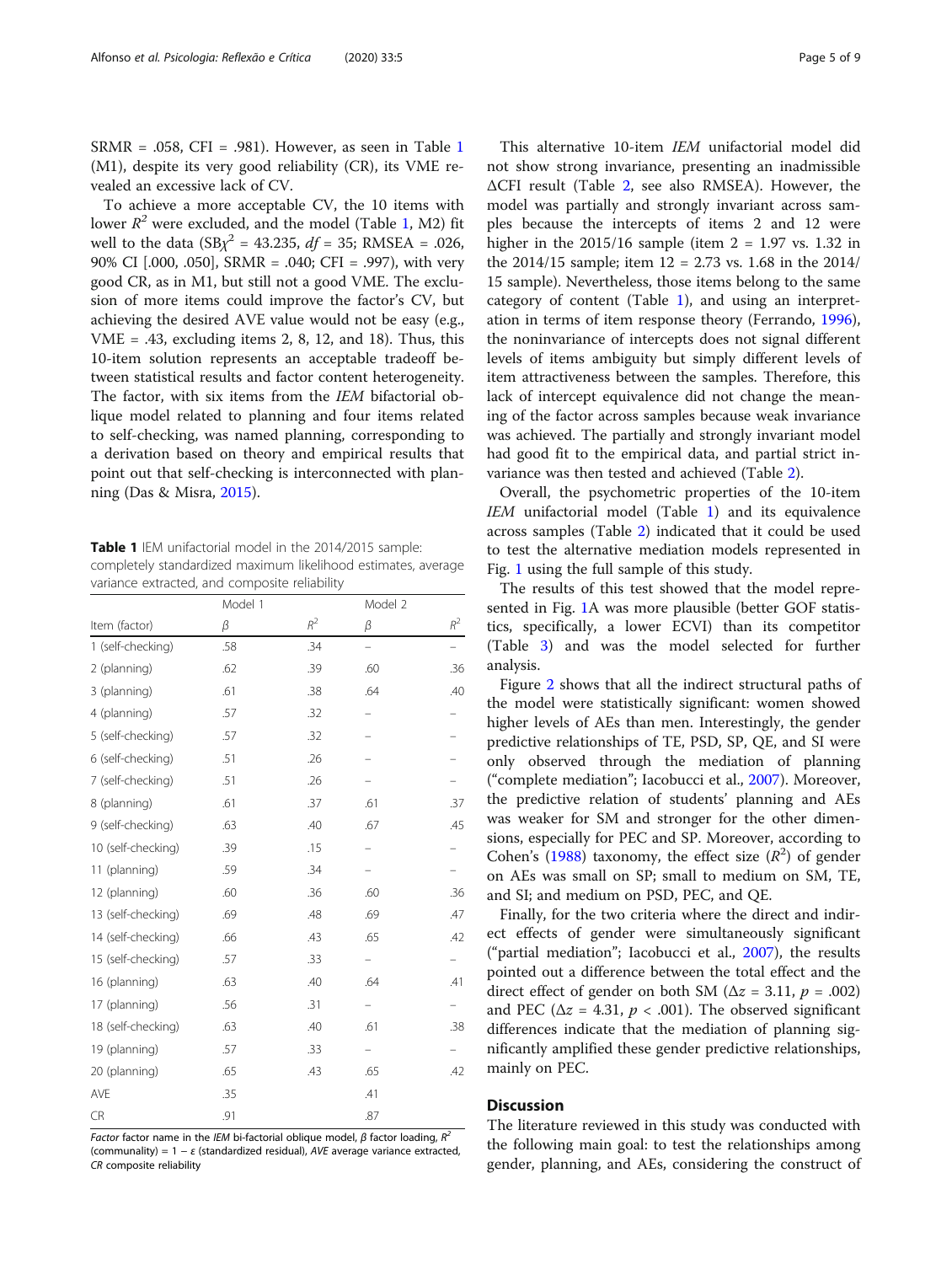<span id="page-5-0"></span>Table 2 Measurement invariance of the 10-item IEM unifactorial model across 2014/2015 and 2015/2016 samples

| Model                 | Form invariance          | Weak invariance   | Strong invariance     | Strong invariance <sup>a</sup> | Strict invariance <sup>a</sup> |
|-----------------------|--------------------------|-------------------|-----------------------|--------------------------------|--------------------------------|
| df                    | 70                       | 79                | 89                    | 87                             | 97                             |
| $SBX^2$               | 105.92                   | 120.36            | 396.81                | 134.37                         | 160.01                         |
| <b>RMSEA [90% CI]</b> | .039 [.023; .054]        | .040 [.025; .054] | $.103$ $[.092; .113]$ | $.041$ $[.026; .054]$          | .044 [.032; .056]              |
| SRMR (2014/15)        | .040                     | .049              | .051                  | .048                           | .059                           |
| SRMR (2015/16)        | .055                     | .069              | .072                  | .068                           | .080                           |
| <b>CFI</b>            | .990                     | .989              | .917                  | .987                           | .983                           |
| $\Delta$ CFI          | $\overline{\phantom{0}}$ | .001              | .072                  | .002                           | .004                           |

Results in bold indicate between-samples equivalence

SB Satorra-Bentler, RMSEA root mean square error of approximation, SRMR standardized root mean square residual, CFI comparative fit index, Δ difference

between baseline (smaller df) and restricted models (larger df)

<sup>a</sup>Partial: items 2 and 12 with intercepts freely estimated across samples

planning as a predictor of AEs, or vice versa. The result of the testing of two mediation models with gender as a predictor showed that the model represented in Fig. [1](#page-2-0)A, with planning as a mediator, was more plausible than its competitor, also represented in Fig. [1](#page-2-0)B, with AEs as mediators. For this reason, the first model was chosen for further analysis.

The significance of all the predictive relations of planning for AEs supports the idea that students who attended HE for the first time create, execute, and regulate plans that generate expectations of thinking and action about their goals and interests (Rodriguez, [2009](#page-8-0); Wang et al., [2009\)](#page-8-0) more attached to the AEs of PEC and SP and less to those of SM.

Another factor that could have conditioned the model's functioning was gender since it is known that in addition to impacting planning (Voyer & Voyer, [2014](#page-8-0); Wang & Degol, [2017](#page-8-0)), it also impacts expectations (Diniz et al., [2018;](#page-7-0) Sax et al., [2005;](#page-8-0) Sax & Harper, [2007](#page-8-0); Wang & Degol, [2017\)](#page-8-0). In this study, gender had differential direct and mediation effects on planning and AEs. The direct effect on planning, with women showing higher levels of planning than men, has been previously mentioned in the literature (Voyer & Voyer, [2014;](#page-8-0) Wang & Degol, [2017](#page-8-0)), but women showed higher levels than men in AEs, and this result is opposed to the one previously found in first-year Spanish and Portuguese students by Diniz et al. ([2018\)](#page-7-0), with data collected at the beginning of the second semester: men showed higher levels than women in five out of seven AEs (TE, PSD, SM, PEC, and SP). The authors argued that this result

Table 3 Fit indices of the two alternative mediation models

| Model   | $SBx^2$ (df)    | RMSEA [90% CI]        | CEL. | <b>SRMR</b> | <b>ECV</b> |
|---------|-----------------|-----------------------|------|-------------|------------|
| Panel A | 3839.326 (1311) | $.054$ $[.052; .056]$ | .967 | - 090       | 6.17       |
| Panel B | 4363.638 (1311) | $.059$ $[.057; .061]$ | .960 | -190        | 6.97       |

ECVI expected cross-validation index, SB Satorra-Bentler, RMSEA root mean square error of approximation, SRMR standardized root mean square residual, CFI comparative fit index

was because women may have adjusted their initial expectations. In addition, planning underlies these AEs' changes since women present higher levels of selfchecking and task planning than do men (Voyer & Voyer, [2014](#page-8-0); Wang & Degol, [2017](#page-8-0)). Another contradictory result is that Diniz et al. ([2018](#page-7-0)) found gender differences in five AEs, whereas in the present study, only the direct effect of gender on SM and PEC was observed. The other AEs (TE, PSD, SP, QE, and SI) were predicted through the mediation of planning ("complete mediation"; Iacobucci et al., [2007](#page-7-0)).

Overall, these different results lead to the educated guess that the timing when the measurement of AEs occurs (at the beginning of the studies or later on in the second semester) can determine the choice of one or another of the tested mediation models, as well as the differential impact of gender on AEs. In the current study, the best model was the one with planning as a mediator. If another measurement moment had been chosen, the model with AEs as mediators may have been the best because the readjusted students' beliefs and expectations, driven by life experience in the academic context, could generate new life plans according to the reformulated goals and interests. This is an interesting issue to be further analyzed.

At a theoretical level, this study highlights the relationship between task action goals and first-year HE students' AEs (Kuh et al., [2005](#page-7-0); Pleitz, MacDougall, Terry, Buckley, & Campbell, [2015](#page-7-0); Tinto, [1987](#page-8-0)). It supports the belief that metacognition is a high-level executive function of the general domain, applicable to specific domains, such as AEs (Rodriguez, [2009\)](#page-8-0). At a practical level, interventions focused on action planning and on work checking while doing so may have positive effects not only in the promotion of success in academic tasks (Das & Misra, [2015](#page-7-0)) but also on AEs, thus facilitating students' adjustment to their new social and academic context.

Finally, considering the two AEs where the direct and indirect (i.e., through the mediation of planning) effects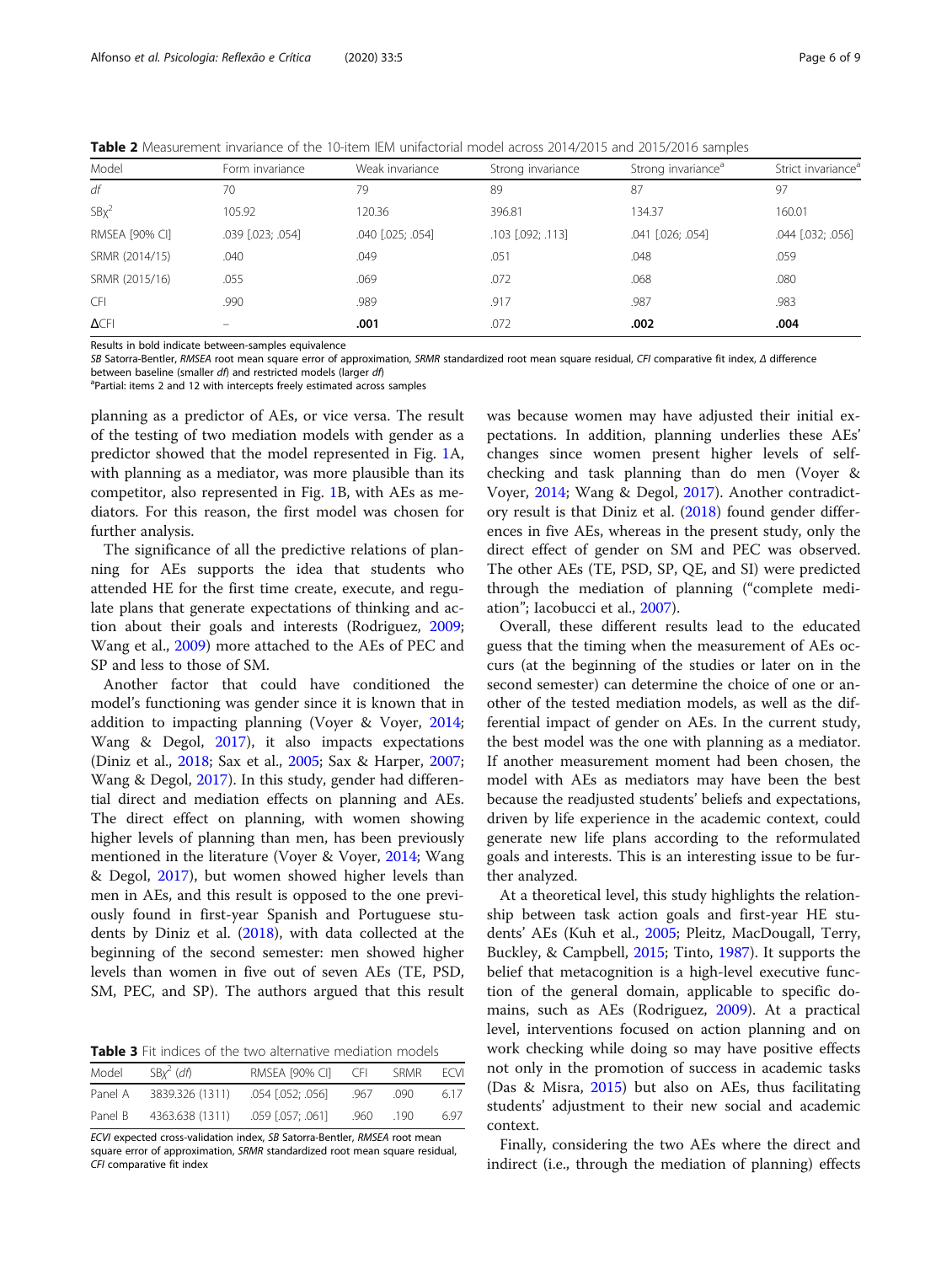

<span id="page-6-0"></span>

of gender were simultaneously significant ("partial mediation"; Iacobucci et al., [2007\)](#page-7-0), SM and PEC, the indirect effect amplified the gender impact on them. Strictly speaking, planning accentuates the discrepancy between women (higher levels) and men (lower levels) in these AEs, more notoriously in PEC.

# Conclusions

In line with the results of the current study, intervention programs to enhance academic success in HE should focus on planning at the beginning of studies, especially for men. Furthermore, according to the results of the current study and the study of Diniz et al. ([2018](#page-7-0)), such programs should also address gender differences, focusing on all AEs, especially on PEC in women.

Despite the limitations in external validity due to the nonprobabilistic sampling procedure used in this study (its replication with other samples or, better, with a representative sample is desirable), some aspects related to its internal validity guarantee that the statistical conclusions are reliable: the sample's dimension, academic major heterogeneity, and the counterbalancing of instruments' administration. Still related to this study's internal validity, the instrument used to operationalize planning (IEM; Martínez-Fernández, [2004](#page-7-0), [2007;](#page-7-0) O'Neil & Abedi, [1996\)](#page-7-0) was modified at the structural and measurement levels to achieve acceptable structural validity. These changes are justifiable in statistical terms because an appropriate method for the analysis of models with ordinal variables was used: CFA with the SB scaled correction (Jöreskog, [2005\)](#page-7-0), with multigroup measurement invariance testing (Byrne et al., [1989;](#page-7-0) Cheung & Rensvold, [2002](#page-7-0); Jöreskog, [2005](#page-7-0); Meredith, [1993\)](#page-7-0), and examination of CV, DV, and CR (Fornell & Larcker, [1981](#page-7-0)). The observed lack of DV between the IEM's selfchecking and planning factors can be explained because planning falls under Das and Misra's ([2015](#page-7-0)) conception of metacognitive control: self-checking is interconnected with planning.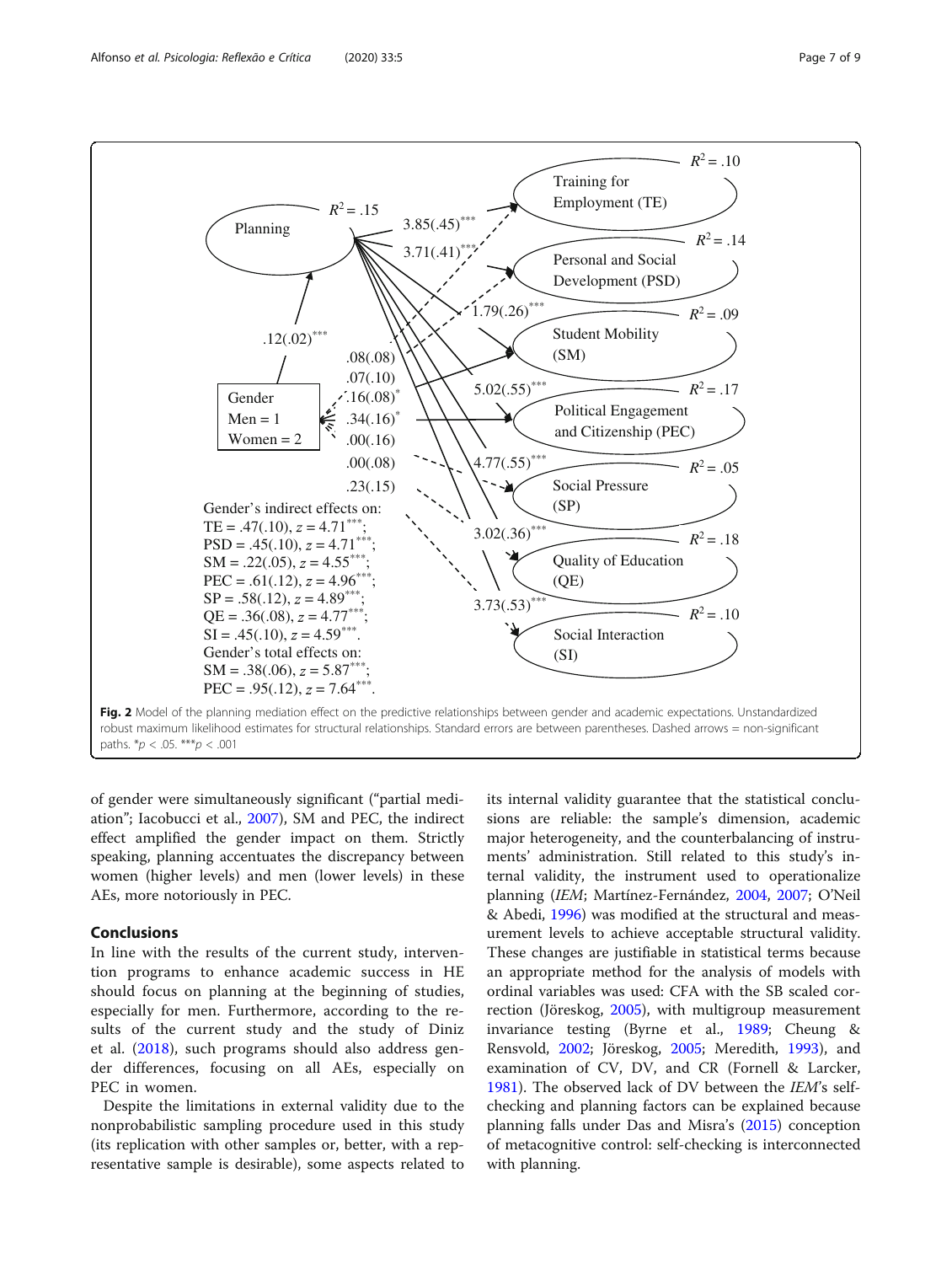<span id="page-7-0"></span>It is recommended for future research to test the model considering other predictors, such as temporal stability (e.g., beginning/end of the first semester) and sociodemographic characteristics (e.g., nationality). It would also be appropriate to analyze the model's relationships with academic results and assess cognitive planning with a task resolution battery or through the registration and analysis of conduct, rather than assessing planning through questionnaires. Finally, interventions on students' cognitive planning are recommended to clarify whether it truly has a positive effect on AEs.

#### Acknowledgements

We are thankful to all the participants in this study.

#### Authors' contributions

SA, AMD, MD, and VI-S for the literature review. SA, AMD, MD, MG-S, AC, FT, and VI-S for the material preparation. AC, MG-S, FT, and SA for the data collection. AMD and SA for the data analysis. SA, AMD, MD, VI-S, and AC for the results' interpretation. SA and AMD for the writing of the manuscript. All authors read and approved the final manuscript.

#### Funding

Not applicable.

#### Availability of data and materials

The datasets used and analyzed during the current study are available from the corresponding author on reasonable request.

#### Competing interests

The authors declare that they have no competing interests.

#### Author details

<sup>1</sup>Department of Evolutionary Psychology, Faculty of Education Sciences, University of Vigo, Campus As Lagoas, 32004 Ourense, Spain. <sup>2</sup>Department of Psychology, Research Center in Education and Psychology, School of Social Sciences, Colégio Pedro da Fonseca, PITE - Parque Industrial e Tecnológico de Évora, University of Évora, Rua da Barba Rala, 7000 Évora, Portugal.

#### Received: 17 October 2019 Accepted: 1 April 2020 Published online: 07 May 2020

#### References

- Almeida, L. S., Deaño, M., Araújo, A. M., Diniz, A. M., Costa, A. R., Conde, Á., & Alfonso, S. (2018). Equivalencia factorial de las versiones en español y portugués de un cuestionario de expectativas académicas. Revista Latinoamericana de Psicología, 50, 9–20. [https://doi.org/10.14349/rlp.2018.v50.](https://doi.org/10.14349/rlp.2018.v50.n1.2) [n1.2.](https://doi.org/10.14349/rlp.2018.v50.n1.2)
- Best, J. R., Miller, P. H., & Naglieri, J. A. (2011). Relations between executive function and academic achievement from ages 5 to 17 in a large, representative national sample. Learning and Individual Differences, 21, 327– 336. <https://doi.org/10.1016/j.lindif.2011.01.007>.
- Biggs, J. B. (1987). The Learning Process Questionnaire (LPQ): Manual. Hawthorn: Australian Council for Educational Research.
- Browne, M. W., & Cudeck, R. (1993). Alternative ways of assessing model fit. In K. A. Bollen, & J. S. Long (Eds.), Testing structural equation models, (pp. 136–162). London: SAGE.
- Byrne, B. M., Shavelson, R. J., & Muthén, B. (1989). Testing for the equivalence of factor covariance and mean structures: The issue of partial measurement invariance. Psychological Bulletin, 105, 456–466. [https://doi.org/10.1037/0033-](https://doi.org/10.1037/0033-2909.105.3.456) [2909.105.3.456.](https://doi.org/10.1037/0033-2909.105.3.456)
- Cheung, G. W., & Rensvold, R. B. (2002). Evaluating goodness-of-fit indexes for testing measurement invariance. Structural Equation Modeling, 9, 233–255. [https://doi.org/10.1207/S15328007SEM0902\\_5](https://doi.org/10.1207/S15328007SEM0902_5).
- Cohen, J. (1988). Statistical power analysis for the behavioral sciences, (2nd ed., ). Hillsdale: Erlbaum.
- Cole, J. S., Kennedy, M., & Ben-Avie, M. (2009). The role of precollege data in assessing and understanding student engagement in college. New Directions for Institutional Research, 141, 55–69. [https://doi.org/10.1002/ir.286.](https://doi.org/10.1002/ir.286)
- Das, J. P., & Misra, S. B. (2015). Cognitive planning and executive functions: Applications in education and management. New Delhi: Sage.
- Deaño, M., Diniz, A. M., Almeida, L. S., Alfonso, S., Costa, A. R., García-Señorán, M., … Tellado, F. (2015). Propiedades psicométricas del Cuestionario de Percepciones Académicas para la evaluación de las expectativas de los estudiantes de primer año en Enseñanza Superior. Anales de Psicología, 31, 280–289. [https://doi.org/10.6018/analesps.31.1.161641.](https://doi.org/10.6018/analesps.31.1.161641)
- Diniz, A. M., Alfonso, S., Araújo, A. M., Deaño, M., Costa, A. R., Conde, Á., & Almeida, L. S. (2018). Gender differences in first-year college students' academic expectations. Studies in Higher Education, 43, 689–701. [https://doi.](https://doi.org/10.1080/03075079.2016.1196350) [org/10.1080/03075079.2016.1196350](https://doi.org/10.1080/03075079.2016.1196350).
- Ferrando, P. J. (1996). Calibration of invariant item parameters in a continuous item response model using the extended LISREL measurement submodel. Multivariate Behavioral Research, 31, 419–439. [https://doi.org/10.1207/](https://doi.org/10.1207/s15327906mbr3104_2) [s15327906mbr3104\\_2.](https://doi.org/10.1207/s15327906mbr3104_2)
- Fornell, C., & Larcker, D. F. (1981). Evaluating structural equation models with unobservable variables and measurement error. Journal of Marketing Research, 18, 39–50. <https://doi.org/10.2307/3151312>.
- Howard, J. A. (2005). Why should we care about student expectations? In T. E. Miller, B. E. Bender, J. S. Schuh, & Associates (Eds.), Promoting reasonable expectations: Aligning student and institutional views of the college experience, (pp. 10–33). San Francisco: Jossey-Bass/National Association of Student Personnel Administrators.
- Hu, L., & Bentler, P. M. (1998). Fit indices in covariance structure modeling: Sensitivity to underparametrized model misspecification. Psychological Methods, 3, 424–453. <https://doi.org/10.1037/1082-989X.3.4.424>.
- Iacobucci, D., Saldanha, N., & Deng, X. (2007). A meditation on mediation: Evidence that structural equations models perform better than regressions. Journal of Consumer Psychology, 17, 139–153. [https://doi.org/10.1016/S1057-](https://doi.org/10.1016/S1057-7408(07)70020-7) [7408\(07\)70020-7](https://doi.org/10.1016/S1057-7408(07)70020-7).
- Jöreskog, K. G. (2005). Structural equation modeling with ordinal variables using LISREL. Retrieved from <http://www.ssicentral.com/lisrel/techdocs>
- Jöreskog, K. G., & Sörbom, D. (1993). LISREL 8: Structural equation modeling with the SIMPLIS command language. Chicago: Scientific Software International.
- Jöreskog, K. G., & Sörbom, D. (1996). PRELIS 2: User's reference guide. Chicago: Scientific Software International.
- Jöreskog, K. G., & Sörbom, D. (2006). LISREL 8.80 for Windows [Computer software]. Chicago: Scientific Software International.
- Konings, K. D., Brand-Gruwel, S., van Merrienboer, J. J., & Broers, N. J. (2008). Does a new learning environment come up to students' expectations? A longitudinal study. Journal of Educational Psychology, 100, 535–548. [https://](https://doi.org/10.1037/0022-0663.100.3.535) [doi.org/10.1037/0022-0663.100.3.535](https://doi.org/10.1037/0022-0663.100.3.535).
- Kuh, G. D., Gonyea, R. M., & Williams, J. M. (2005). What students expect from college and what they get. In T. E. Miller, B. E. Bender, J. H. Schuh & Associates (Eds.), Promoting reasonable expectations: Aligning student and institutional views of the college experience (pp. 34-64). San Francisco: Jossey-Bass/National Association of Student Personnel Administrators.
- Martínez-Fernández, J. R. (2004). Concepción de aprendizaje, metacognición y cambio conceptual en estudiantes universitarios de psicología (Tesis doctoral sin publicar). Barcelona: Universitat de Barcelona Retrieved from [http://hdl.](http://hdl.handle.net/2445/42698.pdf) [handle.net/2445/42698.pdf](http://hdl.handle.net/2445/42698.pdf).
- Martínez-Fernández, R. (2007). Concepción de aprendizaje y estrategias metacognitivas en estudiantes universitarios de psicología. Anales de Psicología, 23(1), 7–16.
- Meredith, W. (1993). Measurement invariance, factor analysis and factorial invariance. Psychometrika, 58, 525–543. [https://doi.org/10.1007/BF02294825.](https://doi.org/10.1007/BF02294825)
- Naglieri, J. A., & Otero, T. M. (2014). The assessment of executive function using the Cognitive Assessment System. In S. Goldstein, & J. A. Naglieri (Eds.), Handbook of executive functioning, (pp. 191–208). New York: Springer.
- Nunnally, J. C., & Bernstein, I. H. (1994). Psychometric theory, (3rd ed., ). New York: McGraw-Hill.
- O'Neil, H. F., & Abedi, J. (1996). Reliability and validity of a state metacognitive inventory: Potential for alternative assessment. The Journal of Educational Research, 89, 234–245. [https://doi.org/10.1080/00220671.1996.9941208.](https://doi.org/10.1080/00220671.1996.9941208)
- Pleitz, J. D., MacDougall, A. E., Terry, R. A., Buckley, M. R., & Campbell, N. J. (2015). Discrepancy between expectations and experiences on college student retention. Journal of College Student Retention: Research, Theory & Practice, 17, 88–104. [https://doi.org/10.1177/1521025115571252.](https://doi.org/10.1177/1521025115571252)